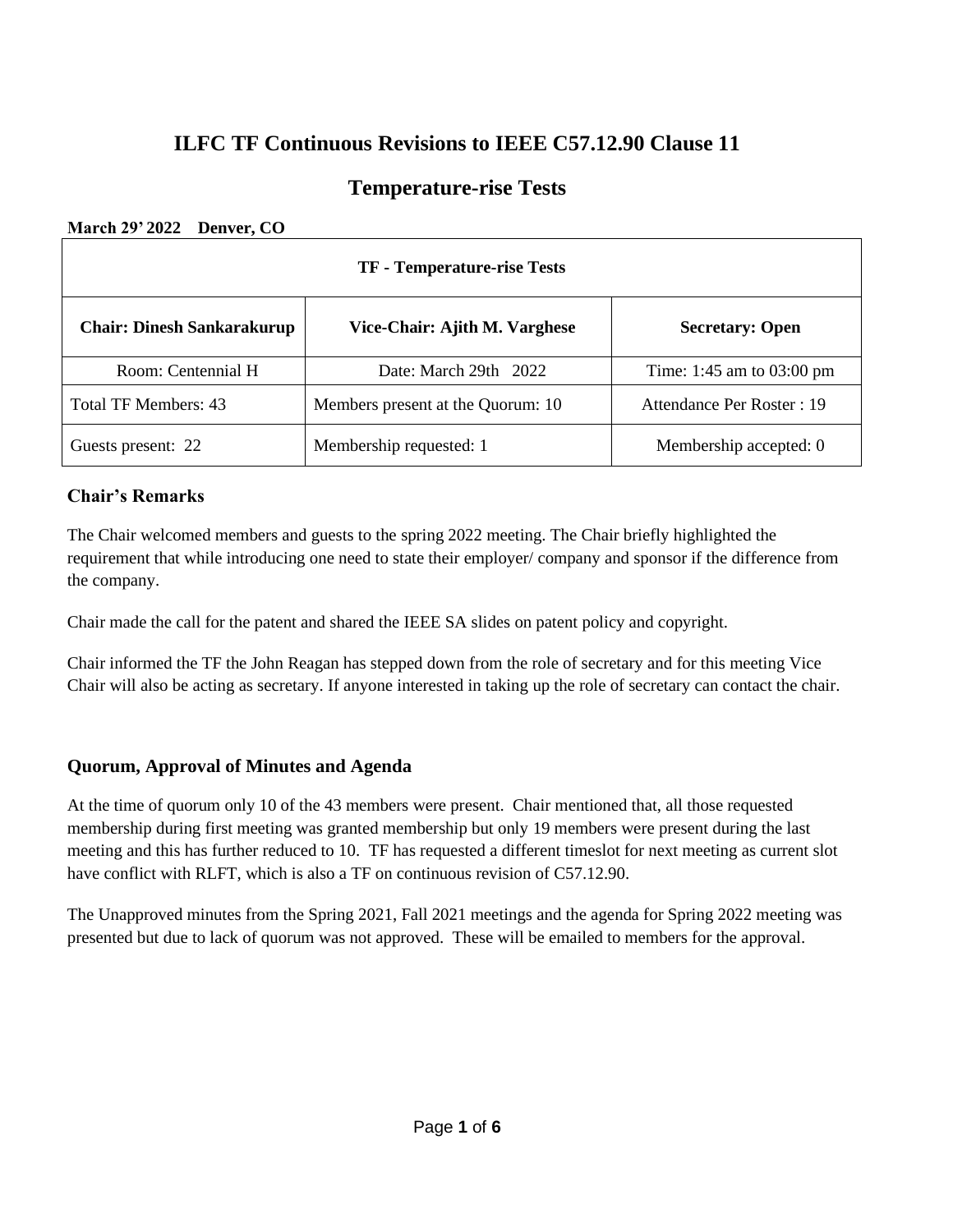## **TF Discussions and Motion passed.**

Results of two surveys were presented

## • **Survey 1** : **Replacing the word "Ultimate" with "Stabilized" in C57.12.90 clause 11.3.2**

Present wording (C57.12.90- 2021) : Liquid temperature rise is the difference between liquid temperature and ambient temperature. The ultimate liquid temperature rise above ambient shall be considered to be reached when the top liquid temperature rise does not vary more than 2.5% or 1 °C, whichever is greater, during a consecutive 3 h period.

Proposed Wording: Liquid temperature rise is the difference between liquid temperature and ambient temperature. The stabilized liquid temperature rise above ambient shall be considered to be reached when the top liquid temperature rise does not vary more than 2.5% or 1 °C, whichever is greater, during a consecutive 3 h period

Response rate - 22/43 - 50% Approve  $-19/22 = 86%$ 

**TF Discussion/ Decision:** Due to absence of Quorum, No motion was made to take this forward to ILSC.

## • **Survey 2,** Adding a sentence to section 11.3.2 to clarify **ultimate/stabilized liquid temperature rise shall not be averaged**, returned with 95% approval

Present wording (C57.12.90- 2021): Liquid temperature rise is the difference between liquid temperature and ambient temperature. The ultimate temperature rise above ambient shall be considered to be reached when the top liquid temperature rise does not vary more than 2.5% or 1 °C, whichever is greater, during a consecutive 3 h period.

Proposed Wording: Liquid temperature rise is the difference between liquid temperature and ambient temperature. The ultimate temperature rise above ambient shall be considered to be reached when the top liquid temperature rise does not vary more than 2.5% or 1 °C, whichever is greater, during a consecutive 3 h period. The Ultimate liquid temperature rise determined at the end of the total loss run shall not be averaged over time

*\*Note: Results of Survey # 1 and subsequent decision taken by TF will be incorporated into final draft of this change*

Response rate - 22/43 - 50% Approve  $-21/22 = 95\%$ , 1 Abstained

**TF Discussion/ Decision:** Discussed one of the comment to change C to K since its temperature rise (over ambient) and not absolute. After discussion it was agreed to leave it as surveyed since C is used at lot of different places in C57.12.00 and C57.12.90. **Due to absence of Quorum, No motion was made to move forward to ILSC.**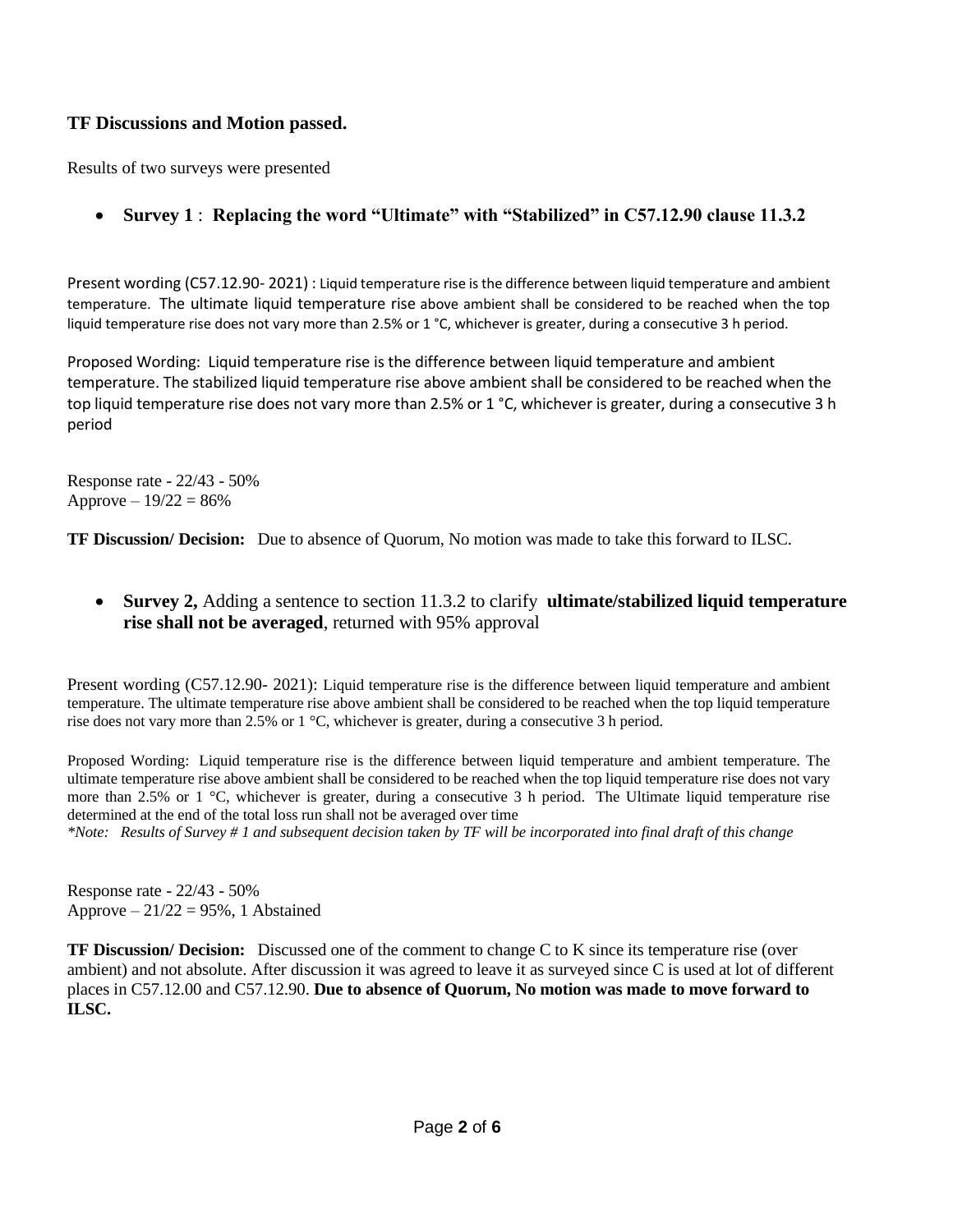#### • **Exponents to be used for K and L Type Cooling Medium**

TF had sought information/data from SC members and guest about m and n exponents to be used for K and L type cooling medium, as C57.12.90 sub clause 11.4.1 and 11.4.2 currently only cover O type cooling medium. However, the TF did not receive any data to support values to be used. In the absence of supportive data, there was a suggestion to add a note to this section, for user/manufacture to agree to values based on provide design/other data, but the general consensus was to leave section as is for now.

**TF Discussion/Decision:** TF doesn't plan to pursue this further, unless there are adequate data to support any change.

#### **Old/ Unfinished Business**

#### • **Negative Altitude Correction (Transformers tested at factories located > 1000 m )**

Steve Antosz: Sub clause 11.4.3. Correction of liquid temperature rises for differences in altitude. This clause says to make an adjustment to oil rise when a transformer is tested at 1000 m or less and is to be operated at a higher altitude. But it does not say to make an adjustment when the opposite situation applies, such as when a transformer is tested above 1000 m and is to be operated at 1000 m or less. Currently some manufacturers are using their own formula to correct. I propose that we add verbiage to allow the reverse correction when such a situation applies.

**TF Discussion/Decision**: Chair reported that current IEEE formula if used for reverse correction give different temperatures for Forward and Reverse correction. Ajith Varghese volunteered to review the formula and will present the findings during next meeting.

#### • **Tap Selection for Temp Rise Test:**

Steve Antosz: sub clauses 11.1.2.1 and 11.1.2.2 say, "Transformer shall be tested with the combination of connections and taps that give the highest average winding temperature rise." This may be good for two-winding transformers, but (for example) for an autotransformer with a loaded tertiary, there may be cases of allowable loading that produce higher total losses (and rises), such as arithmetic or Vectorial step-up and step-down loading cases, if specified.

a) Stipulate the measurement (determination) of maximum total losses for three-winding transformers which is dependent on the combination of connection, taps, and loading case. These losses would have to injected or adjusted for using corrections in sub clause 11.4.2.

b) For an autotransformer the maximum common winding current should be circulated (or adjusted) for the measured winding temperature gradient and winding rises to be determined. If the maximum current cannot be circulated, the results should be adjusted using corrections in sub clause 11.4.1

c) Temperature rise test tap selection. Once total losses are determined, the selection of a tap position for temperature rise test should allow the current to flow in as many as possible turns and windings to avoid any possible thermal issues in untested turns and cables. In some cases, this might apply to involve series and PA transformers, if provided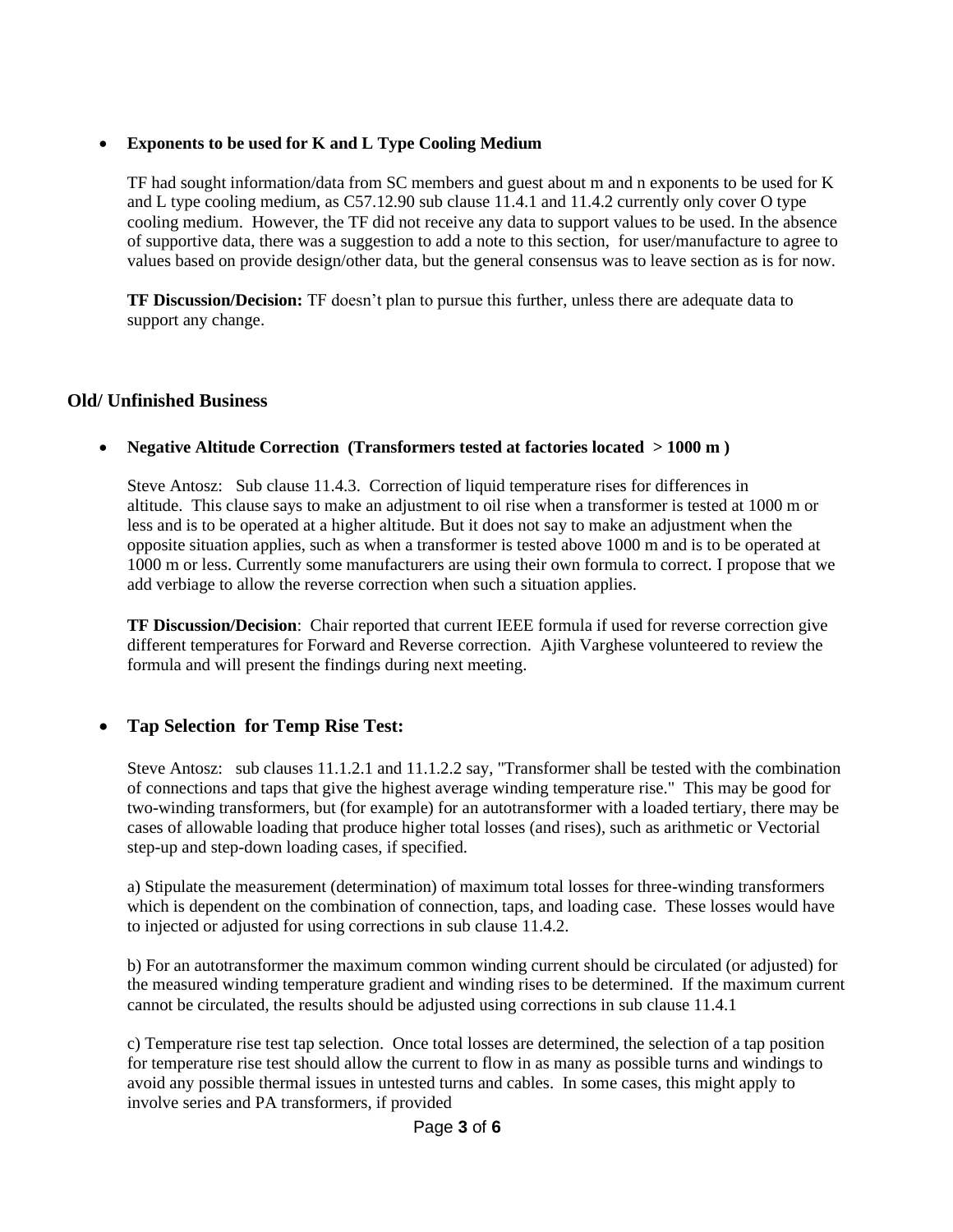**TF Discussion/Decision**: Hakan Sahin, Steve Antosz and Ajith Varghese volunteered to review these items and come up with proposals for the next meeting.

## • **Hot spot rise calculation for OFAF /OFWF cooler transformer**

Bertrand Poulin: C57.119-2018 guide for overload tests shows typical profile, with differences in top oil temperature for OFAF and OFWF compared to ONAN and ONAF. Later in document shows calculations for difference, but in 12.90 there is no mention of the differences. Propose to ensure 12.90 makes this reference to difference between OFAF and others

**TF Discussion/Decision:** Juan Castellanos to review C57.119 and make a recommendation to TF during next meeting.

## • **Ambient measurement location**

Ajith Varghese: Standard allows ambient measured between 1 to 2 meters away from transformer. That is large tolerance allowed which can affect rises by 0.25 to 0.5 C. Suggest standardizing to 1 Meter, which seems to be most common practice

**TF Discussion/Decision**: Had some discussion but no decision was made. In general agree that 1 to 2 meter is quote large. User prefer 2 meters, Manufactures likes 1 meter. Discussion to continue.

## • **Clarification to Hottest spot Rise calculation using Fiber Optics**

Ajith Varghese: It was reported that some manufacturers are incorrectly reporting/Calculating Fiber optic HSR as the Difference in Fiber Optic Temp during gradient run and ambient. This is not correct as during gradient run, current is correct but Top Oil Temp have cooled down from Temp at total loss heat run. So, the drop in oil temp from total loss to gradient should be added to the fiber optic HSR arrived at gradient run. Difference will be 1-2 Degree C.

**TF Discussion/Decision**: Not discussed

#### • **Standardize Method for Hot resistance extrapolation**

Ajith Varghese: Different manufacturers use different methods to extrapolate. IEEE does not have a formula or method specified. Depending on different methods, temperature can vary by 1- 3 degree

**TF Discussion/Decision**: Not discussed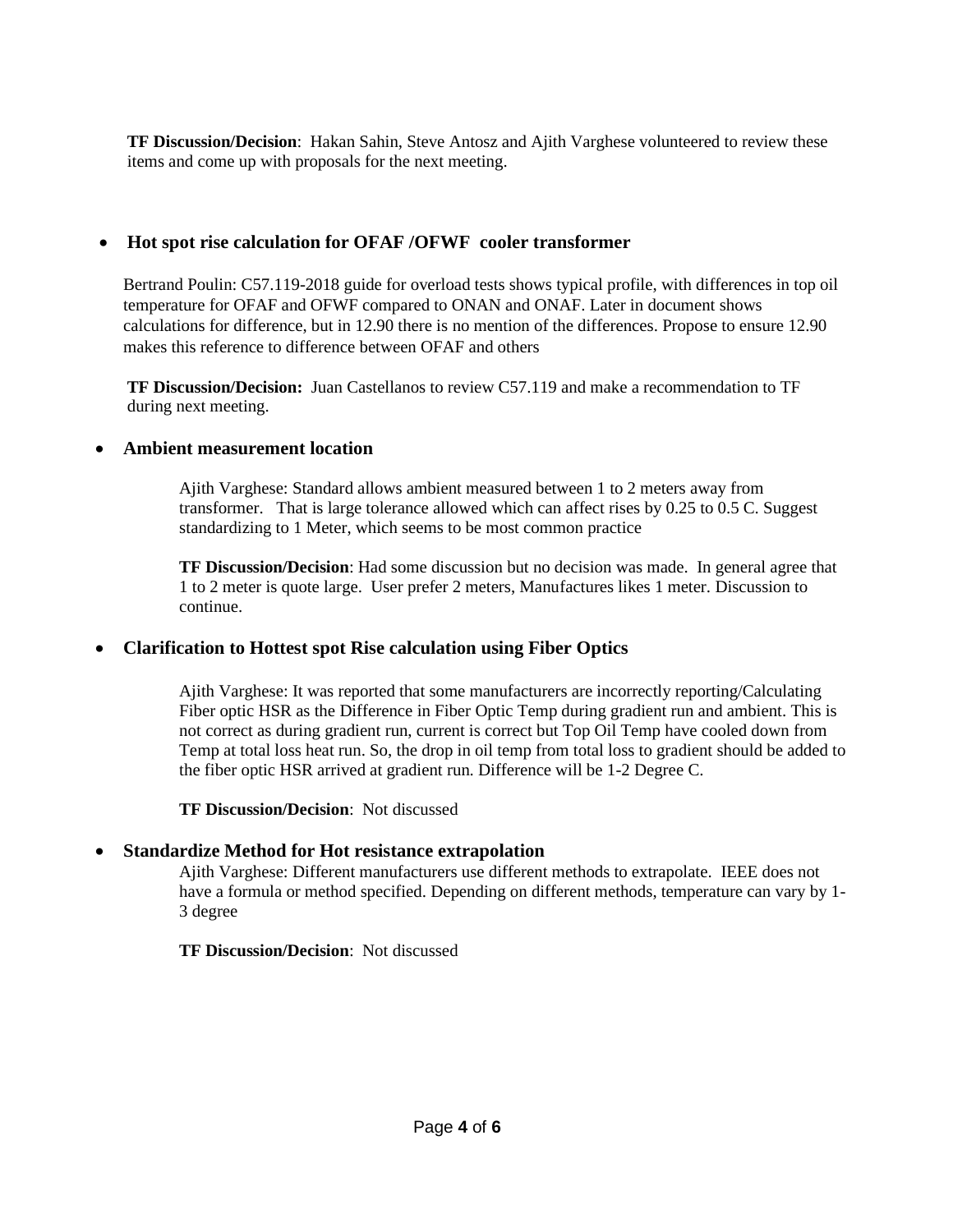### **New Business**

Ewald Schweiger brought up a safety concern regarding resistance measurement done during temperature rise test. Though Standard allow first measurement to be taken within 4 minutes, many customer specification is reducing the limit. Since there is risk of losing order, many manufacturers are accepting reduced time and this indirectly is causing pressure on operators performing hot resistance measurement, with potential of safety mishap.

#### **Problem statement**

Current IEEE C57.12.90 [clause 11] regulations require achieving the as quickly as possible time between power shut-off at heat run end and installation of resistance measurement devices.

Current IEEE Standard C57.12.90 [clause 11] limits the period from finalization of heat run test to start of hot resistance measurement to 4 minutes.

Further to this requirement, we frequently are faced with requests from particular customers to achieve transition times between both tests to below 4 minutes (supported by IEEE base "as quickly as possible" "short-time" requirement),.

This has the following consequences:

- test field engineers are under pressure to take additional risks in order to further reduce the transition time
- test field professionals might get exposed to high voltage potentially causing severe harm (electroshock)
- the testing procedures could be reverted applying state-of-the-art technology including direct winding temperature measurement.

#### **Request for modification**

Integrate safety aspects into next revision of IEEE standard C57.12.90 clause 11 to help to establish an intrinsically safe testing process, including technical and engineering controls:

- Prohibited zone should be clearly marked with physical barriers
- Clear signals and verbal communication to start interactions on the product
- At no time possible to approach the energized test object
- Use the directly measured hot-spot temperature based on fiber optics as a basis and calculate the winding temperature rise based on the measured hot-spot temperature and on the measured oil temperatures. Reliable technologies/products were not available years ago for direct hot-spot temperature measurement, but are now available for use in the industry.
- Add a note in paragraph 11.2.2 which allows this alternative method for determination of the winding rise in cases where the direct measurement of the hot-spot temperature is possible. Describe the new procedure in detail.

#### **TF Discussion/Decision:**

Due to shortage of time, TF could not discuss this topic during S22 meeting.

Chair noted that the Scope of the proposal/Concern go beyond Section 11 of C57.12.90. So he will discuss with ILSC Chair to bring this up as topic during Adcom and to make decision which is most appropriate forum to discuss and take action on this item.